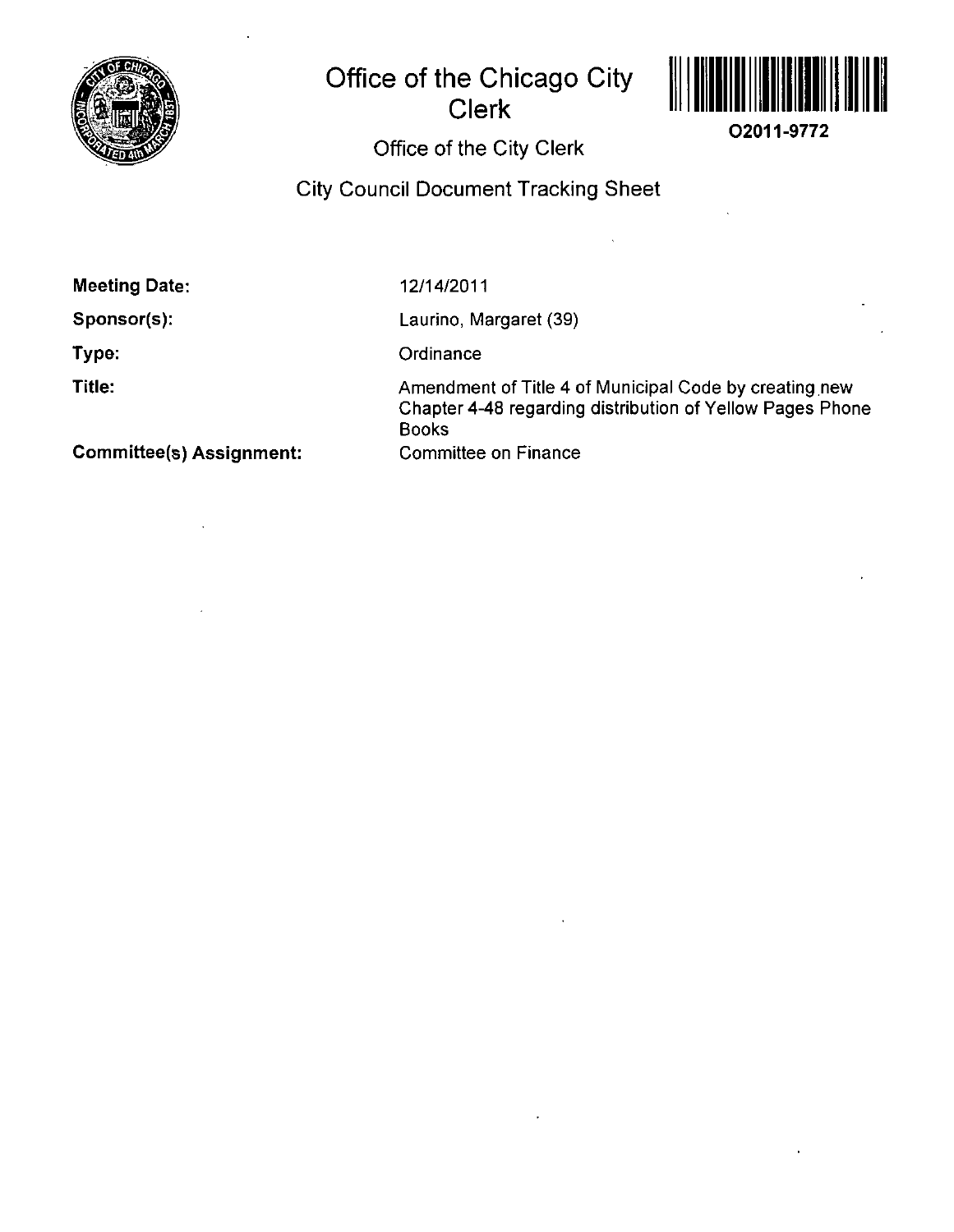Committee on Finance December 14, 2011 City Council

## **ORDINANC E**

WHEREAS, City of Chicago residents and businesses receive hundreds of thousands of Yellow Pages Phone Books, commonly known as "the Yellow Pages" every year; and

WHEREAS, In many cases Yellow Pages Phone Books that have been delivered to private residences and businesses are not used by the recipient and create thousands of pounds of solid waste; and

WHEREAS, The collection and disposal of Yellow Pages Phone Books in the City of Chicago creates financial and operational burdens on the City's solid waste disposal system; and

WHEREAS, Yellow Pages Phone Books that have been delivered to private residences and businesses often sit on the porch, the steps, in front of the door to a home, or in front of multi-unit residential buildings for days or even weeks, creating neighborhood blight; and

WHEREAS, The information contained in Yellow Pages Phone Books is readily available on the Internet or may easily be made available on the Internet; and

WHEREAS, To protect the privacy of the City's residents and businesses, it is necessary to regulate the distribution of Yellow Pages Phone Books and provide an effective mechanism forthe City's residents and businesses to opt-out of receiving Yellow Pages Phone Books; and

WHEREAS, To recover the costs of collection and disposal of Yellow Pages Phone Books and the costs of maintaining an Opt-out-registry, it is necessary to impose a solid waste recovery fee on the distribution of Yellow Pages Phone Books; now, therefore,

## **BE IT ORDAINED BY THE CITY COUNCIL OF THE CITY OF CHICAGO:**

SECTION I. Title 4 of the Municipal Code of Chicago is hereby amended by inserting a new chapter 4-48, as follows:

## **CHAPTER 4-48**

## **DISTRIBUTORS OF YELLOW PAGES PHONE BOOKS**

#### **4-48-010 Definitions.**

 $\mathbf{r}$  .

For purposes of this chapter the following definitions shall apply:

- (1) "Commissioner" means the city's commissioner of business affairs and consumer protection.
- (2) "Display advertising" means business advertising that includes text or various graphic elements exceeding the use of bold face type and color highlighting of the business name and telephone number.

1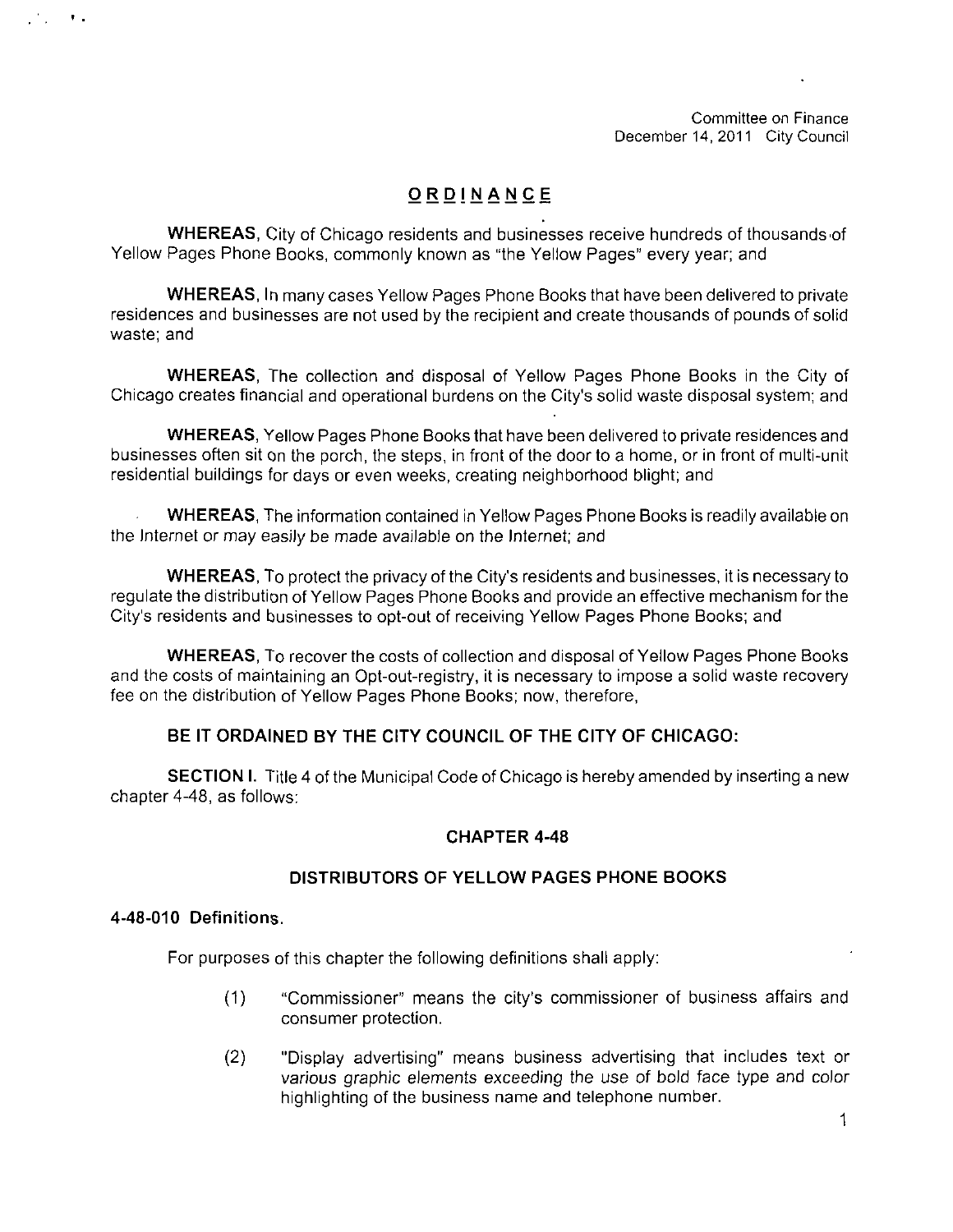- (3) "Distributor" means a person or organization engaged in the business of arranging for the distribution of yellow pages phone books in the City; the term is intended to cover those persons or organizations who are primarily responsible for arranging for the publication and distribution of the yellow pages phone books and whose income is derived, at least in part, from the advertising contained in the yellow pages phone books. The term "distributor" is not intended to include those individuals whose role in the distribution of yellow pages phone books in the City is limited to driving on the streets and making physical delivery of the yellow pages phone books.
- (4) "Distribution" means the unsolicited delivery of more than fourtons annually of yellow pages phone books to the addresses of residents and businesses within the city, but does not include the delivery of yellow pages phone books by membership organizations to their members or to other residents or businesses requesting or expressly accepting delivery.
- (5) "Membership organization" means an organization that is organized and operated primanly or exclusively for the purpose of providing services or benefits to a designated group of members (identified, for example, by having to pay membership dues or participating in membership events).
- (6) "Yellow pages phone book" means a publication that consists primarily of a listing of business names and telephone numbers and contains display advertising for at least some of those businesses (commonly, but not necessarily, printed on yellow paper).

## **4-48-020 License -- Required.**

(a) It shall be unlawful for any person to engage in a business as a distributor of yellow pages phone books in the city without first obtaining an annual yellow pages phone book distributor license issued in accordance with the provisions of this chapter. The annual license is required regardless of where the publication of the yellow pages phone books takes place or the location of the business's offices, storage or transshipment facilities.

(b) The license required pursuant to this chapter is separate from and is in addition to any license required by any other section of this Code.

(c) A yellow pages phone book distributor license expires after a one-year period following its issuance.

(d) Application for a yellow pages phone book distributor license shall be on a form prescribed by the commissioner, and shall be accompanied by the license fee established in this section, the annual report form required by section 4-48-030, and any recovery fees required by. section 4-48-050.

(e) The annual license fee for the yellow pages phone book distributor license is \$1,000.00.

(f) No license issued pursuant to this chapter shall be transferable.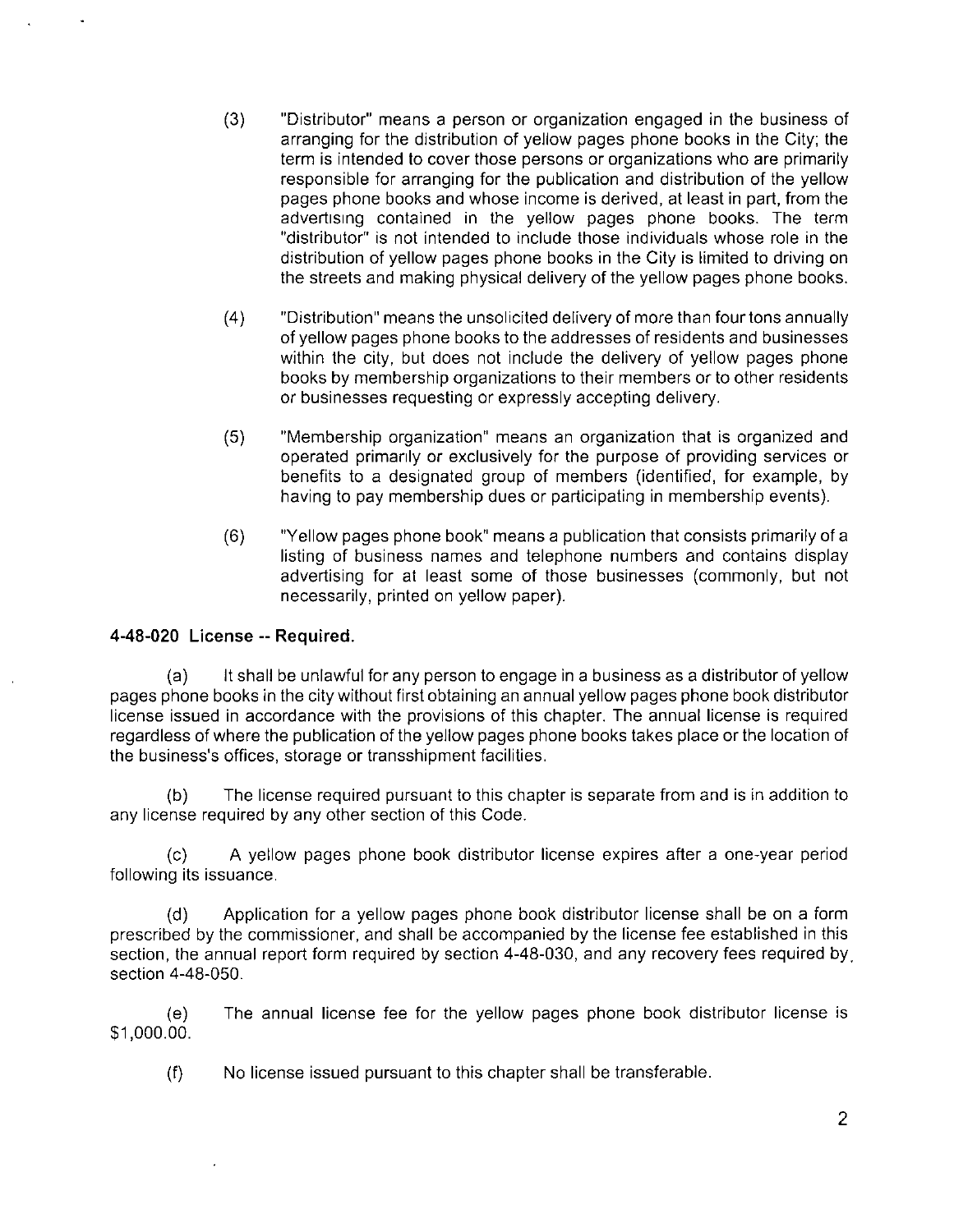## **4-48-030 Opt-Out Registry.**

(a) The commissioner is authorized and directed to establish the city's opt-out-registry to serve as a clearinghouse for residents and businesses to register and indicate their desire not to receive delivery of some or all yellow pages phone books. The registry shall maintain a list of the addresses of all residents and businesses who have indicated their desire not to receive delivery of yellow pages phone books. The registry shall be conveniently accessible to all residents and businesses and provide for notification by mail, telephone, email, and online registration. The addresses of those residents and businesses who have registered with the city's opt-out-registry indicating their desire not to receive delivery of yellow pages phone books shall remain on the registry until such time as the resident or business moves or notifies the registry of their desire to be removed.

(b) The commissioner or her designee shall make available to ail licensed distributors the addresses of all residents and businesses who have registered with the city's opt-out-registry indicating their desire not to receive delivery of yellow pages phone books. Licensed distributors shall provide the city's opt-out-registry with accurate and current contact information, including address and phone number, and shall provide the city's opt-out-registry on a routine basis with the addresses of all residents and businesses who have notified the distributor directly of their desire not to receive delivery of yellow pages phone books.

(c) No more than 30 days prior to distributing any yellow pages phone books within the city, distributors shall download the addresses of those residents and businesses who have registered with the city's opt-out-registry indicating their desire not to receive delivery of yellow pages phone books.

(d) Distributors shall not make delivery of yellow pages phone books to the address of any resident or business who registered with the city's opt-out-registry, prior to 30 days before the date of delivery, indicating their desire not to receive delivery of yellow pages phone books.

(e) The commissioner is directed to issue an annual report to the City Council evaluating the operation and impact of the city's opt-out-registry. The commissioner will identify needed improvements, concerns expressed by residents or businesses, and make recommendations for changing or enhancing the program.

## **4-48-040 Distribution Requirements.**

(a) Distributors shall prominently and conspicuously display on a portion of the front cover of each yellow pages phone book distributed within the city the telephone number, website and mailing address, in a format specified by the commissioner, that residents and businesses may use to notify the city's opt-out-registry of their desire not to receive delivery of yellow pages phone books.

(b) Distributors shall also prominently and conspicuously display on their websites a link to the city's opt-out-registry together with information regarding the process for residents and businesses to opt-out of receiving delivery of yellow pages phone books.

(c) Distributors shall retain the list of opt-out addresses from the city's opt-out registry that was used at the time of delivery. This list shall be made available to the commissioner upon request for purposes of investigation or appeal.